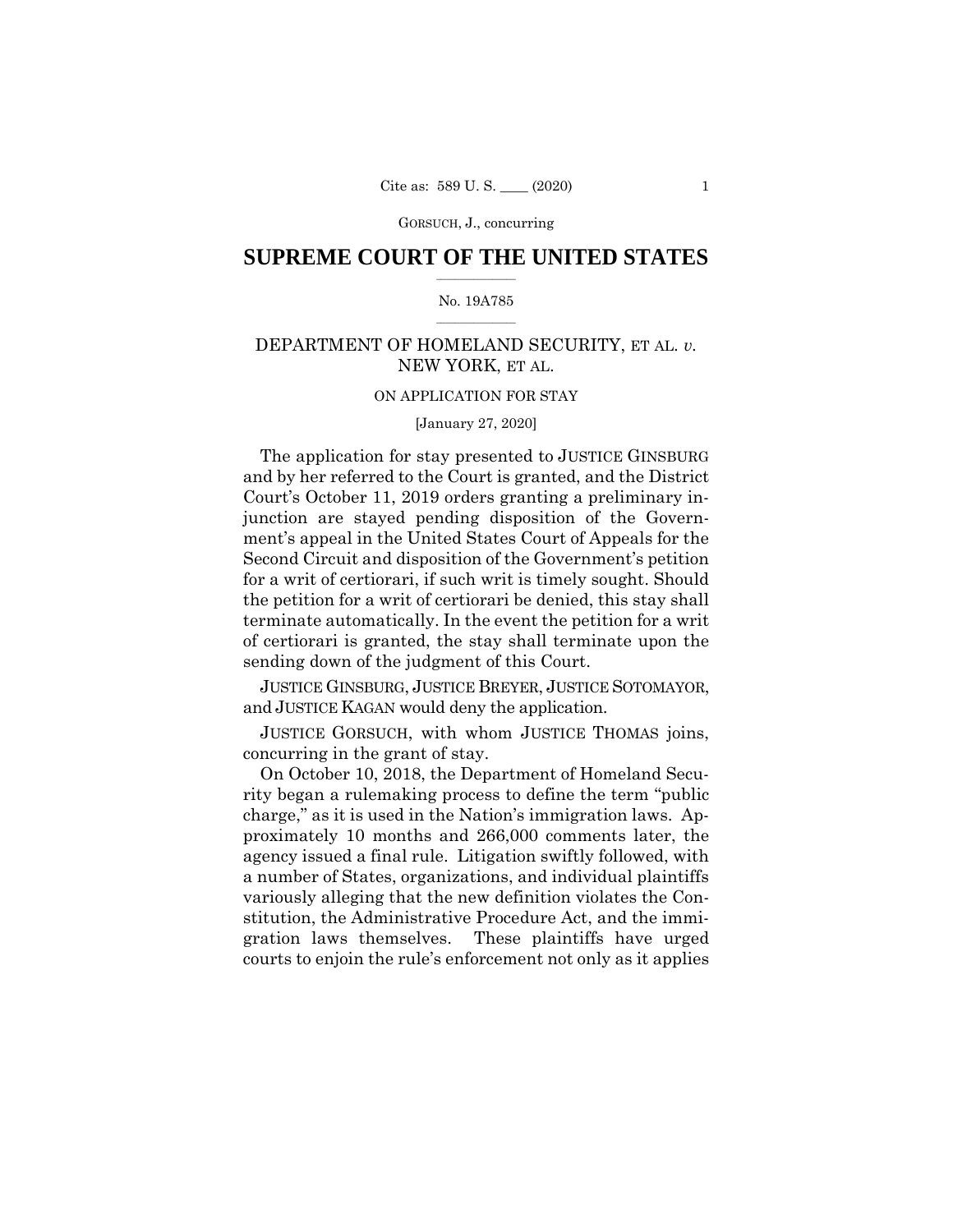to them, or even to some definable group having something to do with their claimed injury, but as it applies to *anyone*.

These efforts have met with mixed results. The Northern District of California ordered the government not to enforce the new rule within a hodge-podge of jurisdictions—California, Oregon, Maine, Pennsylvania, and the District of Columbia. The Eastern District of Washington entered a similar order, but went much farther geographically, enjoining the government from enforcing its rule globally. But both of those orders were soon stayed by the Ninth Circuit which, in a 59-page opinion, determined the government was likely to succeed on the merits. Meanwhile, across the country, the District of Maryland entered its own universal injunction, only to have that one stayed by the Fourth Circuit. And while all these developments were unfolding on the coasts, the Northern District of Illinois was busy fashioning its own injunction, this one limited to enforcement within the State of Illinois.

If all of this is confusing, don't worry, because none of it matters much at this point. Despite the fluid state of things—some interim wins for the government over here, some preliminary relief for plaintiffs over there—we now have an injunction to rule them all: the one before us, in which a single judge in New York enjoined the government from applying the new definition to anyone, without regard to geography or participation in this or any other lawsuit. The Second Circuit declined to stay this particular universal injunction, and so now, after so many trips up and down and around the judicial map, the government brings its well-rehearsed arguments here.

Today the Court (rightly) grants a stay, allowing the government to pursue (for now) its policy everywhere save Illinois. But, in light of all that's come before, it would be delusional to think that one stay today suffices to remedy the problem. The real problem here is the increasingly common practice of trial courts ordering relief that transcends the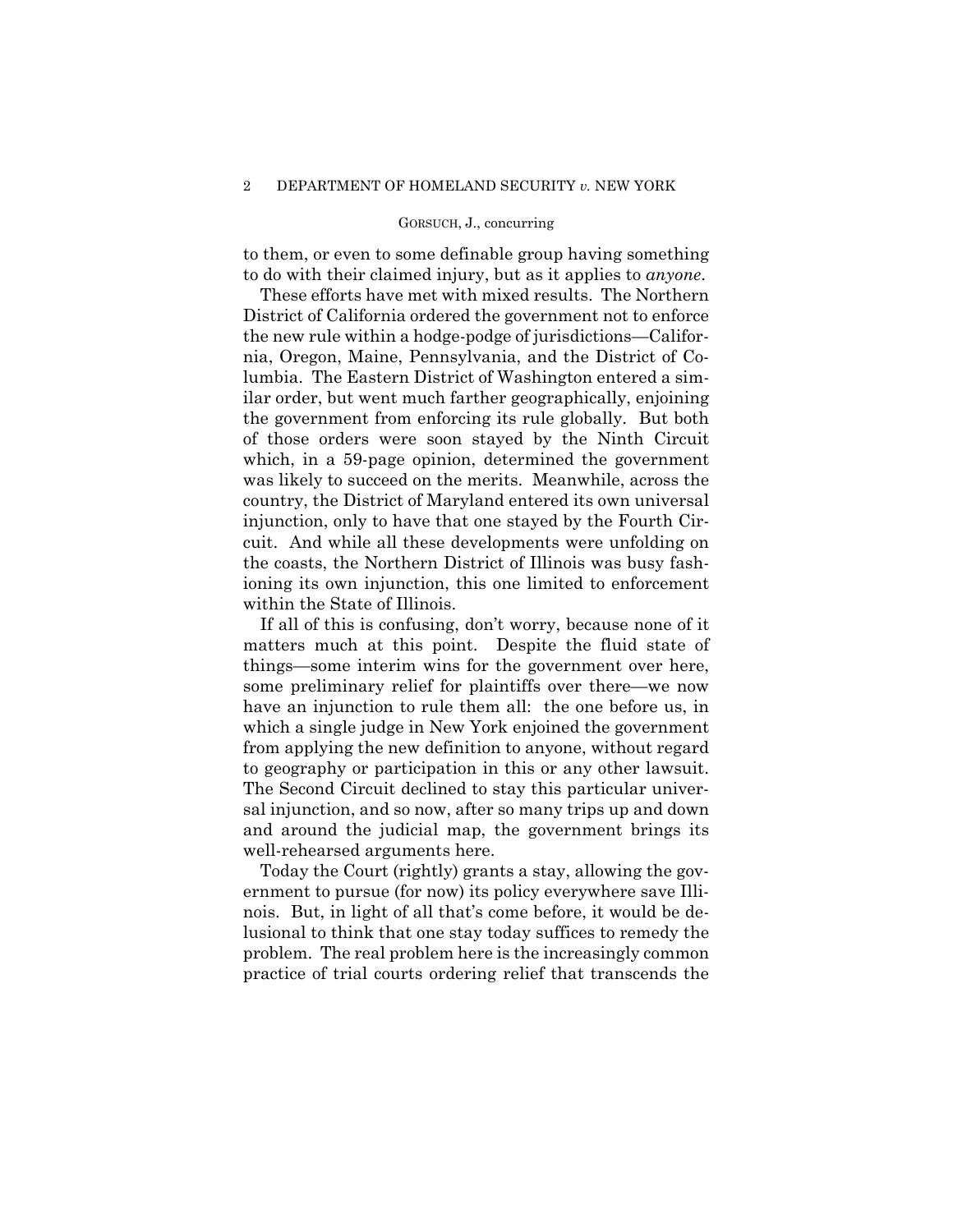cases before them. Whether framed as injunctions of "nationwide," "universal," or "cosmic" scope, these orders share the same basic flaw—they direct how the defendant must act toward persons who are not parties to the case.

Equitable remedies, like remedies in general, are meant to redress the injuries sustained by a particular plaintiff in a particular lawsuit. When a district court orders the government not to enforce a rule against the plaintiffs in the case before it, the court redresses the injury that gives rise to its jurisdiction in the first place. But when a court goes further than that, ordering the government to take (or not take) some action with respect to those who are strangers to the suit, it is hard to see how the court could still be acting in the judicial role of resolving cases and controversies. Injunctions like these thus raise serious questions about the scope of courts' equitable powers under Article III. See *Trump* v. *Hawaii*, 585 U. S. \_\_\_, \_\_\_ (2018) (THOMAS, J., concurring); Bray, Multiple Chancellors: Reforming the National Injunction, 131 Harv. L. Rev. 417, 471–472 (2017) (Bray); Morley, De Facto Class Actions? Plaintiff- and Defendant-Oriented Injunctions in Voting Rights, Election Law, and Other Constitutional Cases, 39 Harv. J. L. & Pub. Pol'y 487, 523–527 (2016).

It has become increasingly apparent that this Court must, at some point, confront these important objections to this increasingly widespread practice. As the brief and furious history of the regulation before us illustrates, the routine issuance of universal injunctions is patently unworkable, sowing chaos for litigants, the government, courts, and all those affected by these conflicting decisions. Rather than spending their time methodically developing arguments and evidence in cases limited to the parties at hand, both sides have been forced to rush from one preliminary injunction hearing to another, leaping from one emergency stay application to the next, each with potentially nationwide stakes, and all based on expedited briefing and little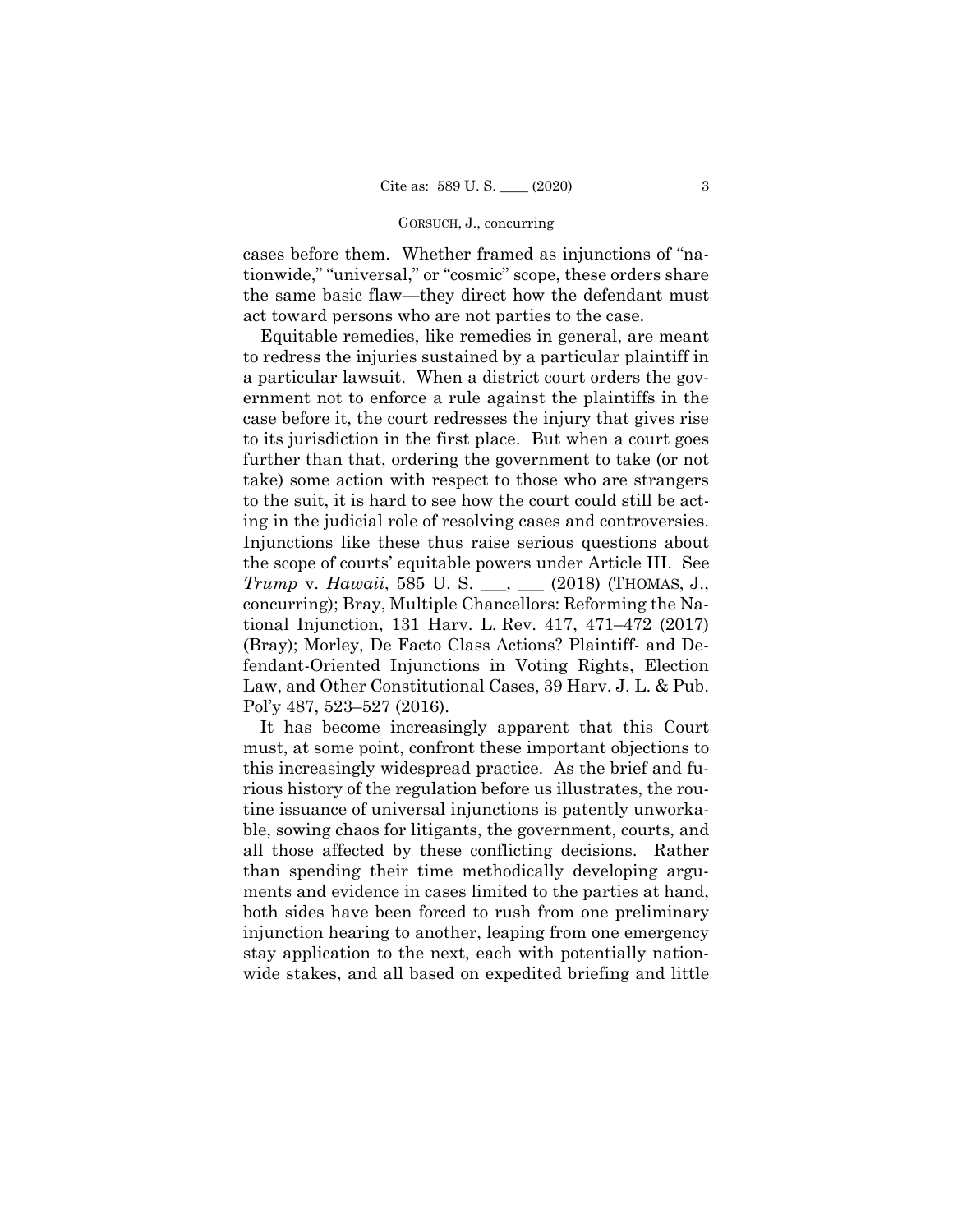opportunity for the adversarial testing of evidence.

 own decisionmaking process. *Ibid.* The rise of nationwide This is not normal. Universal injunctions have little basis in traditional equitable practice. Bray 425–427. Their use has proliferated only in very recent years. See *Trump*, 585 U.S., at  $\_\_\_\_\$  (THOMAS, J., concurring) (slip op., at 8–9). And they hardly seem an innovation we should rush to embrace. By their nature, universal injunctions tend to force judges into making rushed, high-stakes, low-information decisions. Bray 461–462. The traditional system of lower courts issuing interlocutory relief limited to the parties at hand may require litigants and courts to tolerate interim uncertainty about a rule's final fate and proceed more slowly until this Court speaks in a case of its own. But that system encourages multiple judges and multiple circuits to weigh in only after careful deliberation, a process that permits the airing of competing views that aids this Court's injunctions may just be a sign of our impatient times. But good judicial decisions are usually tempered by older virtues.

Nor do the costs of nationwide injunctions end there. There are currently more than 1,000 active and senior district court judges, sitting across 94 judicial districts, and subject to review in 12 regional courts of appeal. Because plaintiffs generally are not bound by adverse decisions in cases to which they were not a party, there is a nearly boundless opportunity to shop for a friendly forum to secure a win nationwide. *Id*., at 457–461. The risk of winning conflicting nationwide injunctions is real too. *Id.*, at 462–464. And the stakes are asymmetric. If a single successful challenge is enough to stay the challenged rule across the country, the government's hope of implementing any new policy could face the long odds of a straight sweep, parlaying a 94 to-0 win in the district courts into a 12-to-0 victory in the courts of appeal. A single loss and the policy goes on ice possibly for good, or just as possibly for some indeterminate